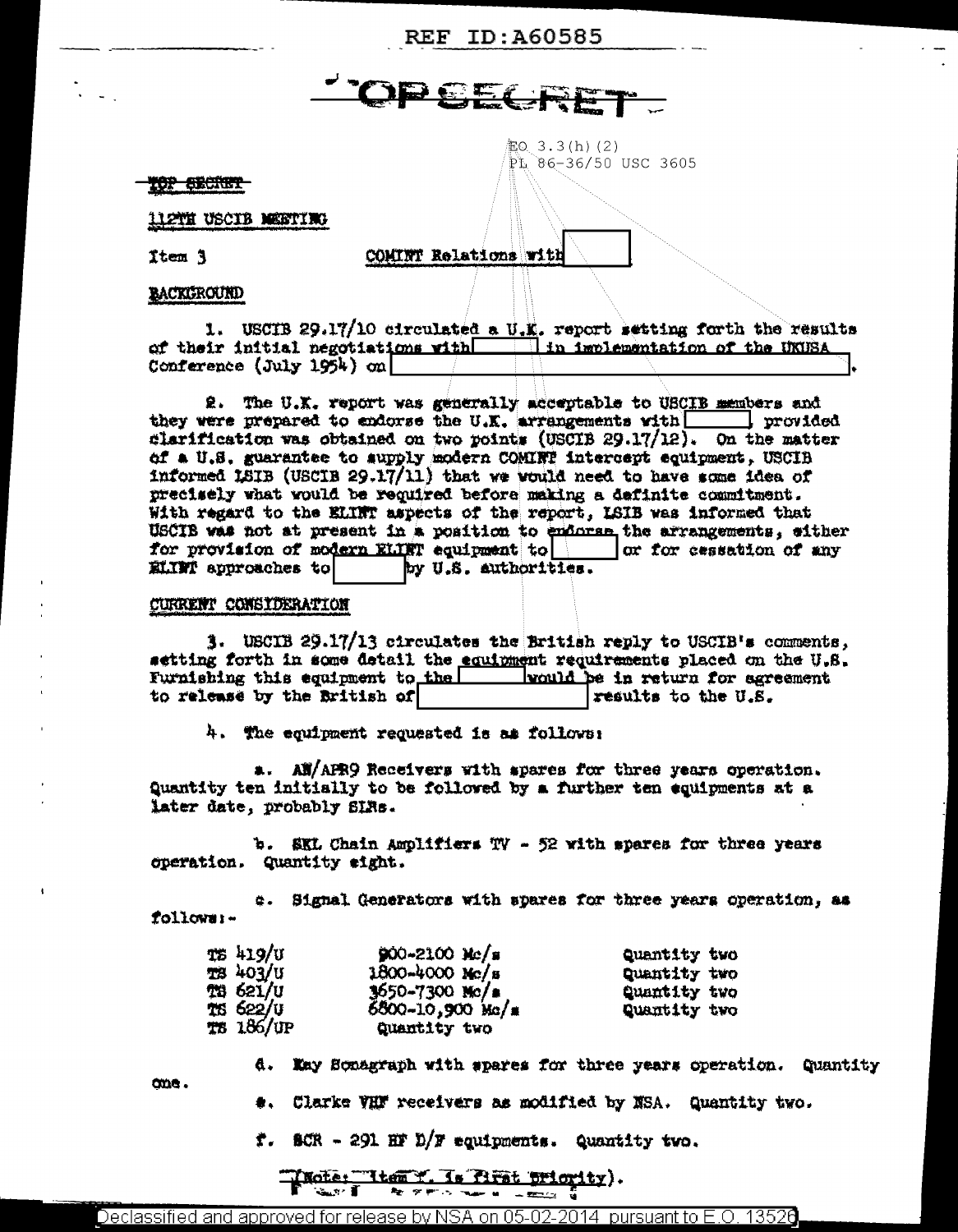## $REF$  ID  $260585$

 $CO-3.3(h)(2)$ 

PL 86-36/50 USC 3605

花木 机微粒

**LLOTH USCLB MEETING** 

Item  $\frac{1}{2}$  (cont'd)

5. The U.K. negotiators believe that the financial value of this equipment may be taken as representing the maximum request which the are likely to make annually in return for agreement to the release of material to the U.S.

6. The Eritian point out that. requirements for equipment from both U.K. and American sources are, and will ecatine to be. sritically examined by U.K. experts in the light of current knowledge of sampetence in the technical and operational fields. This examination is made with the object of insuring the most afficient use of the equipment movided and encouraging balanced progress in interception. USCIB's comments are invited.

7. On 4 November 1954 the Director, MiA notified the members of USCIB (WEA Serial OCO479-S) that he considered the conditions imposed by the I for release of their materials to the U.S. acceptable insofar as they apply to COMINT. He pointed out that the suarantee of U.S. support in supplying intercept squipment through the U.K. is analogous to the minvantes to that in return for permission to

to the U.K., the U.S. will provide U.X. ta the same date, general Canine informed Director, COHO, of hia. views.

8. Coordination with Mr. Eirby (ESA-60) indicates that the equipment requested by the and this total přestkably would be on an annual besis. Equipment in this amount furnished annually to the would be in return for to the U.S. through U.K.

9. PROD believes that the list of equipment requested should be ustained carefully because some of it almost surely would be used for ELIET purposes. The AM/APR9, for example, is a UHF receiver and is designed primarily for KLINT. It can be used and, in fact, is used for CONTET intercept by the U.S. The question, however, is: how would the has it? FROD believes that meither USCIB nor the Director, MSA should be placed in the position of offering MINT guid pro quo for COMINT.

10. Consideration abould also be given to comparing the soat of this regivest with the financial outlay which we are making to the In the latter ease, the initial cost of the station is \$150,000 and the wost once it is established vill run to about \$100,000 annually.

If it is decided that we can go ahead and provide this equipment 11. for the . We should make it elect to the British that, while we are granting the request, we should like assurances that the equipment is to be used for COMINT purposes only. We might also quastion the use to which

 $\frac{1}{2}$ 

ಗುರ್ಜನ್ ನ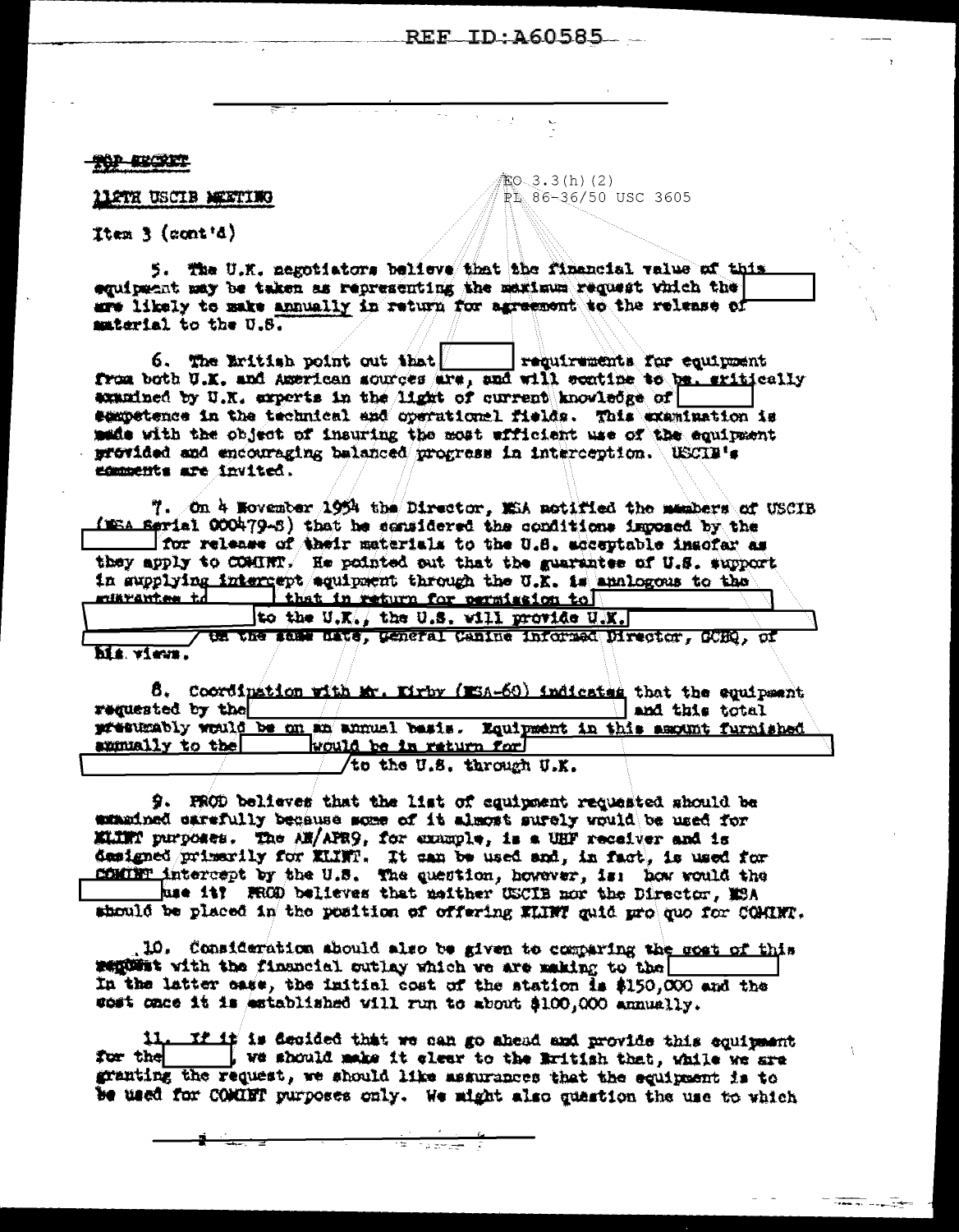## **REF ID: 460585**

**TOP SECRET** 

 $EO$  3.3(h)(2) PL 86-36/50 USC 3605

112TH USCIB MESTING

Item  $3$  (cont'd)

they plan to put the AW/AFR9's. He have a few in use for SCMINT search but the fredes are asking for ten equipments now, and ten more later on.

स्

12. If this equipment is furnished, it should be made clear to the Eritish that this does not constitute a secultment for the future. It should be reinted out that subsequent requests will be examined on their ewn individual merits and in light of the value to us of the COMIN' "take".

## **EXCOMPTIONTION**

13. It is recommended that the requested equipment be furnished to the Eritish for ferwarding through Sduiralty to the with the proviso that it be used only for COMINT purposes. Additionally, it should we made eleer that furnishing this equipment does not constitute a agmmitment for the future.